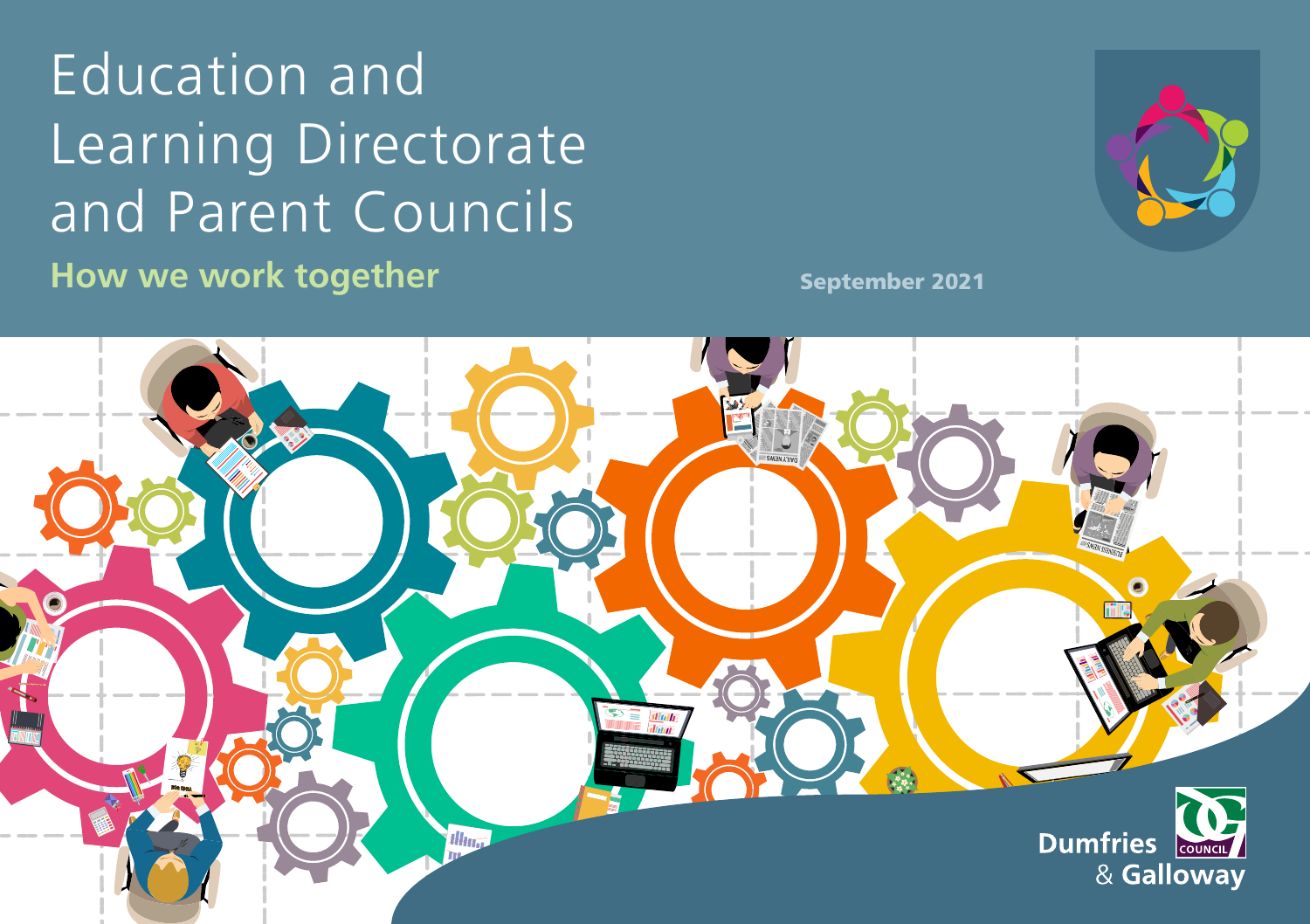The link between parents and the school can make a real difference to the work and life of the school. If you would like more information on the functions of a Parent Council, and those organisation that support Parents and Parent Councils please view the other leaflets and links on www. [dumgal.gov.uk/article/17608/Parental-Involvement](http://www.dumgal.gov.uk/article/17608/Parental-Involvement). To work together better we recommend the following steps are taken.

### Communication

**Email:** It is strongly recommended that your Parent Council sets up a generic email address, such as [HogwartsPrimarySchoolPC@gmail.com.](mailto:HogwartsPrimarySchoolPC@gmail.com. k) 

This ensures information is held in one place for your Parent Council and can be passed very easily from one Chair to the new after elections (and also avoids having to give out your own email address for school business). This is vital to ensure you receive communications.

**Contact Information:** It is your responsibility to ensure that Education and Learning Directorate have the correct and current contact information – Please provide this as soon as this is available so we can update contact information and on your school website.

# Recording and Reporting

As part of the functions of a Parent Council in the 2006 Parental Involvement Act Section 4 Parent Councils are asked to document their activities. These are normally recorded as Agenda's, Minutes and Reports.

We will ensure we communicate regularly with Parent Councils on any training opportunities, share information on policy or strategic developments.

You should tell us who the Office / Role Bearers are in **your Parent Council?** - Parent Councils must provide this information once a year, after an annual general meeting (AGM).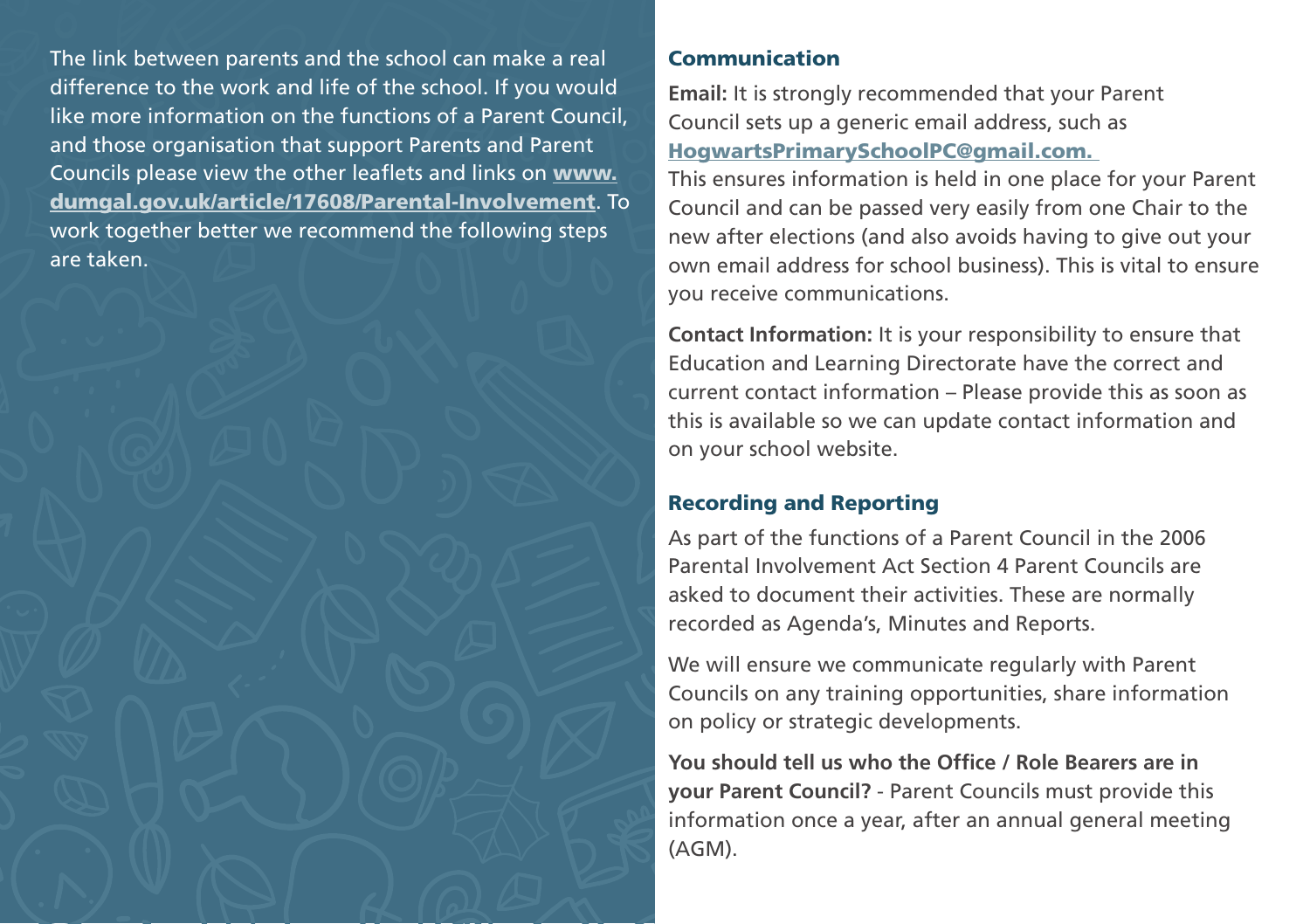## Sharing Information and Data Protection

We suggest that in term one you collect role/office bearer information and any amended constitutions and send to [EducationandLearningParentalInvolvement@dumgal.](mailto:EducationandLearningParentalInvolvement@dumgal.gov.uk) [gov.uk](mailto:EducationandLearningParentalInvolvement@dumgal.gov.uk). In term four you will be asked submit the annual fnancial return form to us.

At each AGM Personal information should be updated. New member details will be added and retiring member information should be destroyed or deleted within 14 days.

### Constitution

A copy of your Constitution should be shared with Education and Learning Directorate. If you do not have a

copy of this currently please contact us and we will look back in our records.

If you would like support with a review of your constitution you can seek support from Connect Scotland <https://connect.scot/>



# Financial Record Keeping

Every academic year we give you funds to support the work of the Parent Council. This amount is based on pupil numbers. As Parent Councils you are required to provide Dumfries and Galloway Council Education Services with an annual return of how you have spent your allocation from us. An annual record of your accounts is referred to as your End of Year Financial Statement.

To give Parent Councils adequate time to prepare, fnalise and have these accounts audited, the Authority will request this information usually during May/June. If you experience any difficulties in achieving the deadline, please contact [EducationandLearningParentalInvolvement@dumgal.](mailto:EducationandLearningParentalInvolvement@dumgal.gov.uk) [gov.uk](mailto:EducationandLearningParentalInvolvement@dumgal.gov.uk) and alternative arrangements can be made.

Some Parent Councils have computer spreadsheets and fles, others use a notebook and pen with in & out and balance columns; both are fine as long as you can provide a paper trail for spending and incoming monies, so keep all receipts and invoices safe.

An Auditor does not have to be a qualified accountant. It could be someone known to and trusted by the Parent Council who has some financial knowledge. The Headteacher or Parent Council Treasurer of a neighbouring school may be a good idea and you could perhaps return the favour.